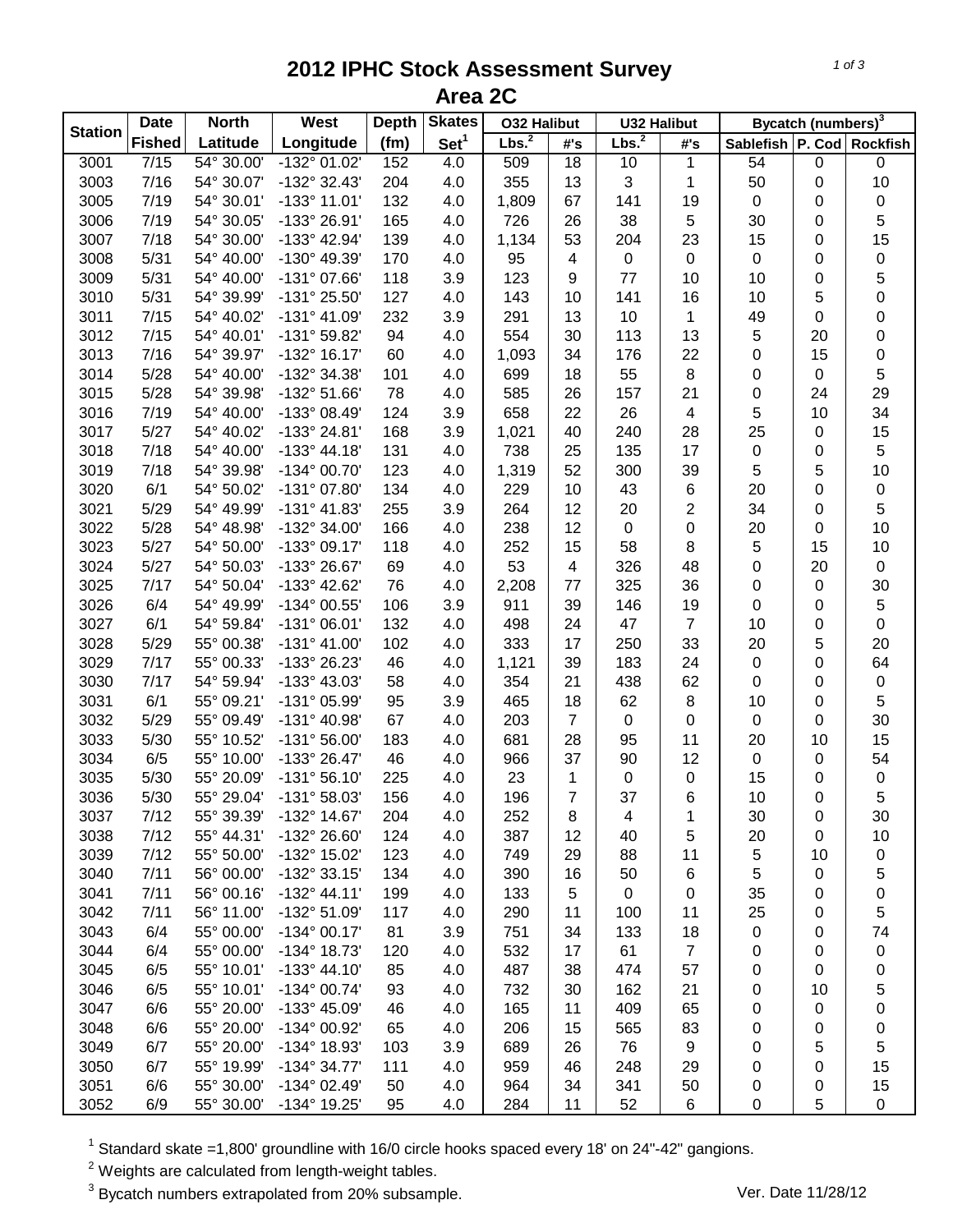## **2012 IPHC Stock Assessment Survey Area 2C**

| <b>Station</b> | <b>Date</b>   | <b>North</b> | West                  | <b>Depth</b> | <b>Skates</b>    | <b>O32 Halibut</b> |                | <b>U32 Halibut</b> |                     | Bycatch (numbers) <sup>3</sup> |    |                 |
|----------------|---------------|--------------|-----------------------|--------------|------------------|--------------------|----------------|--------------------|---------------------|--------------------------------|----|-----------------|
|                | <b>Fished</b> | Latitude     | Longitude             | (fm)         | Set <sup>1</sup> | Lbs. <sup>2</sup>  | #'s            | Lbs. <sup>2</sup>  | #'s                 | Sablefish P. Cod               |    | <b>Rockfish</b> |
| 3053           | 6/7           | 55° 29.98'   | $-134^{\circ}36.02'$  | 111          | 4.0              | 1,079              | 45             | 147                | $\overline{18}$     | 45                             | 0  | $\pmb{0}$       |
| 3054           | 6/8           | 55° 30.00'   | $-134^{\circ}$ 52.80' | 163          | 3.9              | 618                | 29             | 112                | 14                  | 44                             | 0  | 5               |
| 3055           | 6/9           | 55° 39.98'   | $-134^{\circ}$ 00.16' | 99           | 3.9              | 59                 | $\overline{4}$ | 19                 | $\overline{2}$      | 0                              | 0  | 0               |
| 3056           | 6/9           | 55° 40.00'   | -134° 20.33'          | 117          | 4.0              | 1,179              | 63             | 125                | 15                  | 0                              | 0  | 0               |
| 3057           | 6/8           | 55° 40.00'   | -134° 36.78'          | 114          | 4.0              | 315                | 15             | 134                | 20                  | 0                              | 10 | $\pmb{0}$       |
| 3058           | 6/8           | 55° 40.00'   | $-134^{\circ} 55.91'$ | 111          | 4.0              | 2,107              | 77             | 214                | 27                  | 5                              | 0  | 56              |
| 3059           | 7/9           | 55° 50.00'   | -133° 27.10'          | 43           | 3.9              | 187                | 9              | 10                 | $\mathbf{1}$        | 0                              | 0  | $\pmb{0}$       |
| 3060           | 7/9           | 55° 50.00'   | -133° 43.92'          | 82           | 4.0              | 303                | 10             | 53                 | $\overline{7}$      | $\pmb{0}$                      | 0  | 10              |
| 3061           | 7/8           | 55° 49.98'   | -134° 02.00'          | 163          | 4.0              | 615                | 19             | 14                 | $\overline{2}$      | 20                             | 5  | 25              |
| 3062           | 6/13          | 55° 49.71'   | -134° 37.07'          | 92           | 3.9              | 118                | $\overline{2}$ | 22                 | 4                   | $\sqrt{5}$                     | 25 | $\mathbf 5$     |
| 3063           | 6/12          | 55° 49.98'   | $-134^{\circ} 56.34'$ | 104          | 4.0              | 795                | 36             | 139                | 19                  | 0                              | 0  | $\mathbf 0$     |
| 3064           | 6/12          | 55° 50.00'   | $-135^{\circ}$ 12.71' | 124          | 3.9              | 1,154              | 50             | 248                | 33                  | 0                              | 5  | 5               |
| 3065           | 7/9           | 55° 55.00'   | -133° 34.70'          | 47           | 4.0              | 387                | 21             | 74                 | 9                   | 5                              | 5  | 10              |
| 3066           | 7/8           | 56° 00.50'   | $-134^{\circ}$ 02.00' | 40           | 4.0              | 1,297              | 28             | 319                | 42                  | 0                              | 0  | 15              |
| 3067           | 7/8           | 56° 00.00'   | $-134^{\circ}$ 18.71' | 40           | 4.0              | 1,035              | 26             | 107                | 15                  | 0                              | 0  | 50              |
| 3068           | 6/13          | 56° 00.00'   | -134° 37.60'          | 209          | 4.0              | 1,458              | 49             | 60                 | $\overline{7}$      | 64                             | 0  | 15              |
| 3069           | 6/13          | 56° 00.00'   | $-134^{\circ}53.47'$  | 181          | 4.0              | 493                | 17             | 12                 | $\overline{c}$      | 68                             | 0  | 112             |
| 3070           | 6/12          | 56° 00.00'   | $-135^{\circ}$ 12.74' | 203          | 4.0              | 917                | 25             | $\pmb{0}$          | 0                   | 45                             | 0  | 30              |
| 3071           | 7/10          | 56° 10.56'   | -133° 44.00'          | 180          | 4.0              | 460                | 15             | 40                 | 4                   | 10                             | 5  | $\pmb{0}$       |
| 3072           | 7/7           | 56° 10.00'   | -134° 20.00'          | 70           | 4.0              | 754                | 29             | 217                | 27                  | $\pmb{0}$                      | 20 | 5               |
| 3073           | 6/15          | 56° 10.54'   | $-134^{\circ}38.01'$  | 121          | 3.9              | 1,174              | 35             | 98                 | 14                  | 34                             | 10 | 5               |
| 3074           | 6/15          | 56° 09.97'   | -134° 55.98'          | 102          | 4.0              | 2,679              | 135            | 392                | 48                  | 20                             | 5  | $\mathbf 0$     |
| 3075           | 6/14          | 56° 09.51'   | -135° 14.02'          | 164          | 3.9              | 415                | 18             | 59                 | 9                   | 30                             | 0  | $\pmb{0}$       |
| 3076           | 7/10          | 56° 20.67'   | $-133^{\circ}$ 44.02' | 76           | 4.0              | 933                | 24             | 53                 | $\overline{7}$      | 5                              | 20 | 5               |
| 3077           | 7/7           | 56° 19.27'   | -134° 20.01'          | 107          | 4.0              | 336                | 14             | 88                 | 13                  | 10                             | 15 | 30              |
| 3078           | 6/15          | 56° 19.90'   | $-134^{\circ} 56.00'$ | 66           | 4.0              | 467                | 11             | 105                | 19                  | $\pmb{0}$                      | 10 | 20              |
| 3079           | 6/14          | 56° 20.58'   | -135° 14.00'          | 85           | 4.0              | 629                | 28             | 88                 | 13                  | 0                              | 10 | 15              |
| 3080           | 6/14          | 56° 20.00'   | -135° 30.94'          | 109          | 4.0              | 648                | 25             | 138                | 22                  | 0                              | 0  | 5               |
| 3081           | 7/10          | 56° 28.45'   | -133° 43.97'          | 64           | 4.0              | 335                | 12             | 29                 | 3                   | 0                              | 5  | 5               |
| 3082           | 7/7           | 56° 30.52'   | -134° 20.00'          | 45           | 4.0              | 1,146              | 42             | 373                | 50                  | 0                              | 0  | 15              |
| 3083           | 6/16          | 56° 29.95'   | -135° 14.98'          | 59           | 4.0              |                    | 21             | 240                | 37                  | 0                              |    | 40              |
| 3084           | 6/16          | 56° 30.16'   | -135° 33.02'          | 88           |                  | 575<br>230         | 11             | 58                 |                     | 0                              | 0  | 50              |
|                | 6/16          | 56° 40.48'   | -135° 15.02'          | 24           | 4.0              |                    |                |                    | 9<br>$\overline{7}$ |                                | 0  |                 |
| 3085           |               |              |                       |              | 3.9              | 1,357              | 23             | 49                 |                     | 0                              | 0  | $\pmb{0}$       |
| 3086           | 6/17          | 56° 39.30'   | -135° 34.02'          | 76           | 3.9              | 990                | 32             | 62                 | 10                  | 0                              | 0  | 65              |
| 3087           | 6/17          | 56° 40.66'   | $-135^{\circ}$ 52.01' | 136          | 3.9              | 300                | 14             | 59                 | 7                   | 5                              | 15 | 10              |
| 3088           | 7/4           | 56° 49.98'   | $-132^{\circ}$ 49.01' | 111          | 4.0              | 444                | 19             | 43                 | 6                   | 0                              | 0  | 0               |
| 3089           | 6/17          | 56° 49.39'   | -135° 52.00'          | 105          | 4.0              | 977                | 40             | 151                | 21                  | 15                             | 0  | 0               |
| 3090           | 7/4           | 56° 57.18'   | $-132^{\circ}59.16'$  | 78           | 4.0              | 427                | 21             | 223                | 32                  | 0                              | 0  | 0               |
| 3091           | 7/1           | 56° 59.98'   | -134° 20.03'          | 192          | 4.0              | 301                | 10             | 51                 | $\overline{7}$      | 158                            | 0  | 0               |
| 3092           | 6/20          | 57° 00.00'   | $-136°01.44'$         | 59           | 3.9              | 384                | 14             | 110                | 17                  | 0                              | 0  | 54              |
| 3093           | 7/4           | 57° 02.98'   | -133° 04.06'          | 69           | 3.9              | 440                | 16             | 88                 | 12                  | 0                              | 0  | 0               |
| 3094           | 7/1           | 57° 10.00'   | -133° 43.95'          | 180          | 4.0              | 475                | 28             | 137                | 17                  | 59                             | 0  | 0               |
| 3095           | 7/1           | 57° 10.00'   | -134° 02.99'          | 163          | 4.0              | 594                | 29             | 140                | 17                  | 40                             | 30 | 0               |
| 3096           | 6/30          | 57° 10.69'   | -134° 39.82'          | 157          | 4.0              | 503                | 15             | 70                 | 10                  | 25                             | 15 | 25              |
| 3097           | 6/20          | 57° 09.96'   | -135° 54.00'          | 37           | 4.0              | 641                | 20             | 130                | 21                  | 0                              | 5  | 20              |
| 3098           | 6/20          | 57° 10.89'   | -136° 12.00'          | 115          | 4.0              | 399                | 23             | 150                | 20                  | 0                              | 10 | 10              |
| 3099           | 7/2           | 57° 20.00'   | -133° 27.23'          | 82           | 3.9              | 234                | 11             | 155                | 22                  | 0                              | 29 | 0               |
| 3100           | 7/2           | 57° 19.95'   | -133° 45.00'          | 180          | 4.0              | 903                | 49             | 128                | 17                  | 50                             | 20 | 5               |
| 3101           | 6/30          | 57° 19.92'   | $-134^{\circ}36.08'$  | 189          | 4.0              | 470                | 15             | 34                 | 5                   | 45                             | 10 | 10              |
| 3102           | 6/21          | 57° 20.52'   | -135° 54.96'          | 75           | 3.9              | 149                | 8              | 78                 | 11                  | $\,$ 5 $\,$                    | 29 | 15              |

 $1$  Standard skate =1,800' groundline with 16/0 circle hooks spaced every 18' on 24"-42" gangions.

 $2$  Weights are calculated from length-weight tables.

<sup>3</sup> Bycatch numbers extrapolated from 20% subsample. Ver. Date 11/28/12